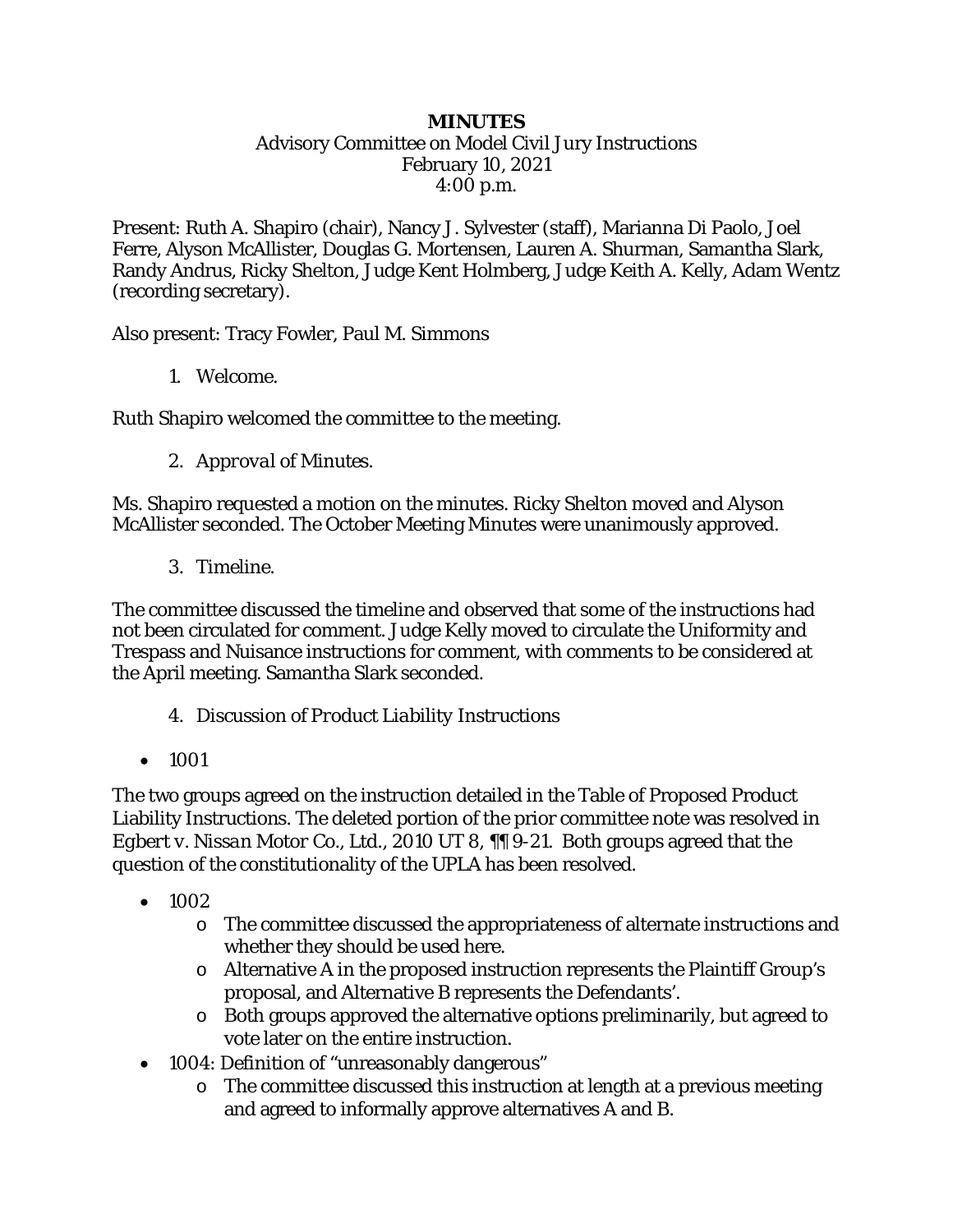- 1005 (previously 1007): Duty to warn.
	- o Marianna Di Paolo noted that the third paragraph regarding foreseeable use /generally known would work better if moved to directly after the second paragraph.
	- o A bracket was added around the entire second paragraph.
	- o In the committee notes, we clarified that the *bracketed* paragraph of the instruction should not be given when the danger is capable of being economically alleviated. It originally referenced the *last* paragraph of the instruction. Ruth Shapiro noted the possibility of creating a factual issue if we include this language in the committee notes. However, after a review of the cited case law, the committee decided that *House v. Armour* was consistent with the language of the instruction and should remain.
	- o Judge Holmberg suggested the addition of the preface "in other words" to the third paragraph to assist with clarity.
	- o Provisional approval given to new language of this instruction after a vote.
- 1006 (previously 1008): failure to warn
	- o Tracy Fowler believes we should defer on voting on this instruction until we agree on 1001.
- 1007 (previously 1009): Definition of "adequate warning."
	- o It was suggested that paragraphs one and four be moved closer together due to their similarities. The committee decided to leave them as is.
	- o The committee discussed the possibility of joining paragraphs 2 and 3 like the court did in the cited *Feasel v. Tracker Marine LLC* case, but ultimately decided that keeping them separate was clearer.
	- o Informal approval provided by a unanimous vote.
- 1008 (previously 1010): Rebuttable presumption that an adequate warning would have been read and followed.
	- o No suggested changes.
	- o Informal approval provided by a unanimous vote.
- 1009 (previously 1011): Presumption that a warning will be read and followed.
	- o The committee discussed whether the qualifier "adequate" [adequate warning] should be included in the instruction.
		- Tracy Fowler suggested that it may be redundant.
		- Others argued that if we do not include the qualifier "adequate," the jury may not know if we are referencing an adequate or inadequate warning.
		- Tracy Fowler is concerned, however, that by including a qualifier that is not in the language of the comment to Section 402A, we create the risk of suggesting that the law has changed when it has not. He suggested that the qualifier should, therefore, remain in brackets to allow the trial judge determine whether use of the qualifier is applicable.